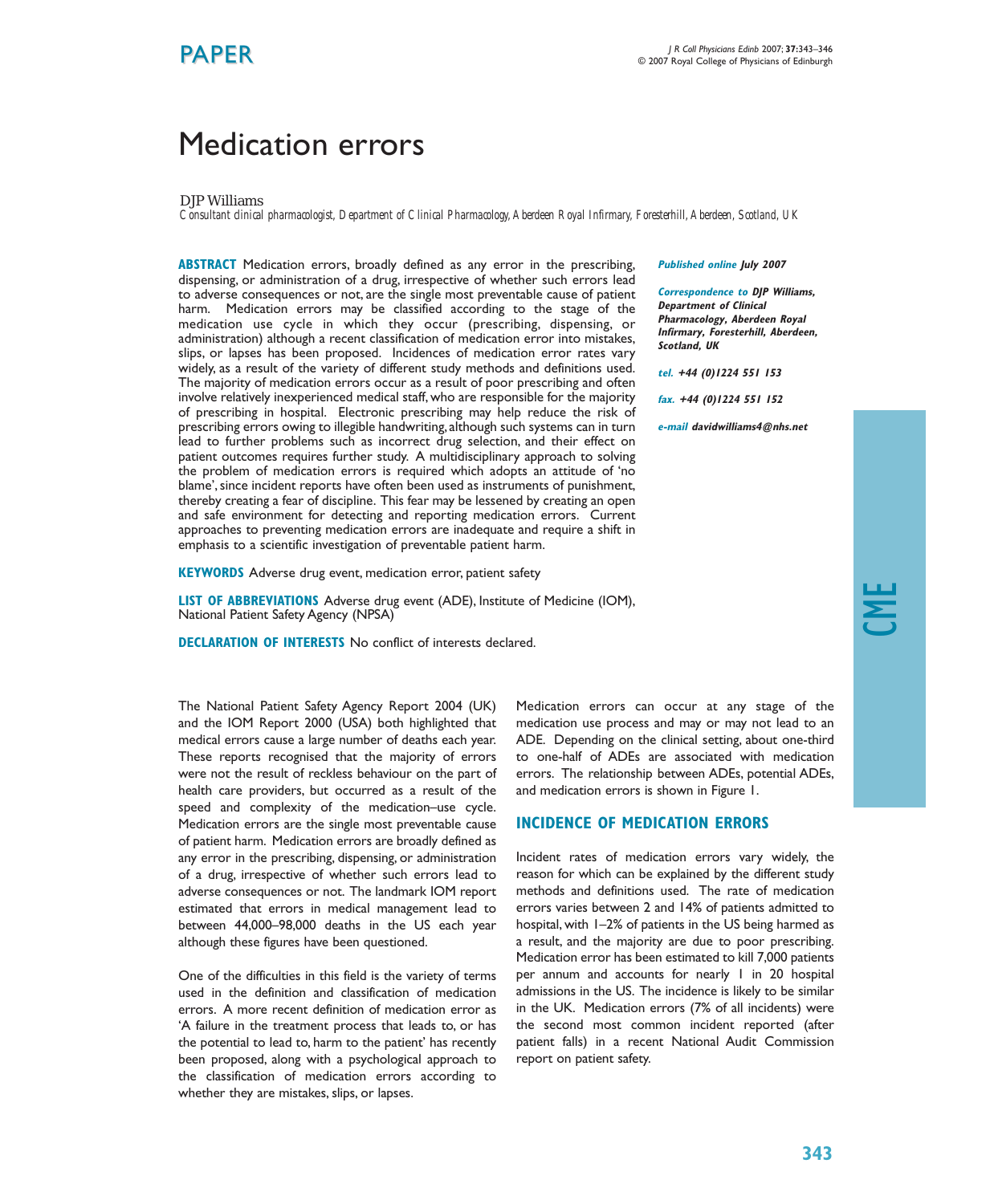

**FIGURE 1** Relationship between ADEs, potential ADEs, and medication errors. (Reproduced with permission from Morimoto T, Gandhi T, Seger A, Hsieh T, Bates D. Adverse drug events and medication errors: detection and classification methods. *Qual Saf Health Care* 2004; **13:**306–14.)

#### **CLASSIFICATION OF MEDICATION ERRORS**

The multiple steps in the medication chain, from when a drug is prescribed to when a patient receives the drug, leads to significant scope for error. However, significant improvements can be achieved from the prevention of medication errors, in terms of reduced patient morbidity, length of hospital stay, and healthcare costs. A classification system based on a psychological approach has been proposed which allows one to identify broad categories of error, quantify them, and develop an intervention to prevent them. This classification system divides errors into mistakes, slips, or lapses (see Figure 2).

Mistakes may be defined as errors in the planning of an action and may be knowledge-based (e.g. giving a medication without having established whether the patient is allergic to that medication) or rule-based. Rulebased errors can further be classified as either the misapplication of a good rule (e.g. injecting a medication into the non-preferred site) or the application of a bad rule or the failure to apply a good rule (e.g. using excessive doses of a drug). Slips and lapses are errors in the performance of an action  $-$  a slip through an erroneous performance (e.g. writing the more familiar 'chlorpropramide' instead of 'chlorpromazine') and a lapse through an erroneous memory (giving a drug that a patient is already known to be allergic to). Technical errors are the result of a failure of a particular skill (e.g. in the insertion of a cannula) and are therefore a subset of slips (skill-based errors).

Medication errors may also be classified according to where they occur in the medication use cycle, i.e. at the stage of prescribing, dispensing, or administration of a drug.

#### **PRESCRIBING ERRORS**

Prescribing errors may be defined as the incorrect drug selection for a patient. Such errors can include the dose, quantity, indication, or prescribing of a contraindicated drug. Lack of knowledge of the prescribed drug, its recommended dose, and of the patient details contribute to prescribing errors. Other contributing factors include:

- Illegible handwriting.
- Inaccurate medication history taking.
- Confusion with the drug name.
- Inappropriate use of decimal points. A zero should always precede a decimal point (e.g. 0·1). Similarly, tenfold errors in dose have occurred as a result of the use of a trailing zero (e.g. 1·0).
- Use of abbreviations (e.g. AZT has led to confusion between zidovudine and azathioprine).
- Use of verbal orders.

In a four-week UK prospective study of 36,200 prescriptions,  $1.5%$  were found to have a prescribing error, 25% of which were potentially serious. When only serious errors were examined, 58% of the errors originated in the prescribing decision and 42% in medication order writing. This distribution is different from that seen in non-serious errors. Of further concern was the fact that the majority of errors were made by relatively junior medical staff, who are responsible for the majority of prescribing in hospitals. Medical graduates themselves feel unprepared to prescribe shortly after graduation,emphasising the need to ensure sufficient education in prescribing skills. Using a human error approach, Dean *et al.* suggested that most mistakes were made as a result of slips in attention, or because prescribers did not apply relevant rules. Risk factors for the development of prescribing errors such as work environment, workload, whether prescribing for own patient, communication within the team, physical and mental well being, and lack of knowledge were all identified. Organisational factors such as inadequate training, low perceived importance of prescribing, a hierarchical medical team, and an absence of self awareness of errors also contributed to these errors. In primary care the rate of prescribing errors has been estimated to be 11%. Communication of prescribing information between primary and secondary care has also been shown to be less than ideal as evidenced by a study which estimated that 50% of patients were failing to take the correct medicine one month after discharge.

Electronic prescribing may help to reduce the risk of prescribing errors resulting from illegible handwriting, although it can in turn lead to further problems such as incorrect drug selection. Computerised physician order entry systems eliminate the need for transcription of orders by nursing staff and for interpretation of orders by pharmacy staff and have been shown to have a significant effect on reducing medication errors. However, the

> *J R Coll Physicians Edinb* 2007; **37:**343–346 © 2007 RCPE

CME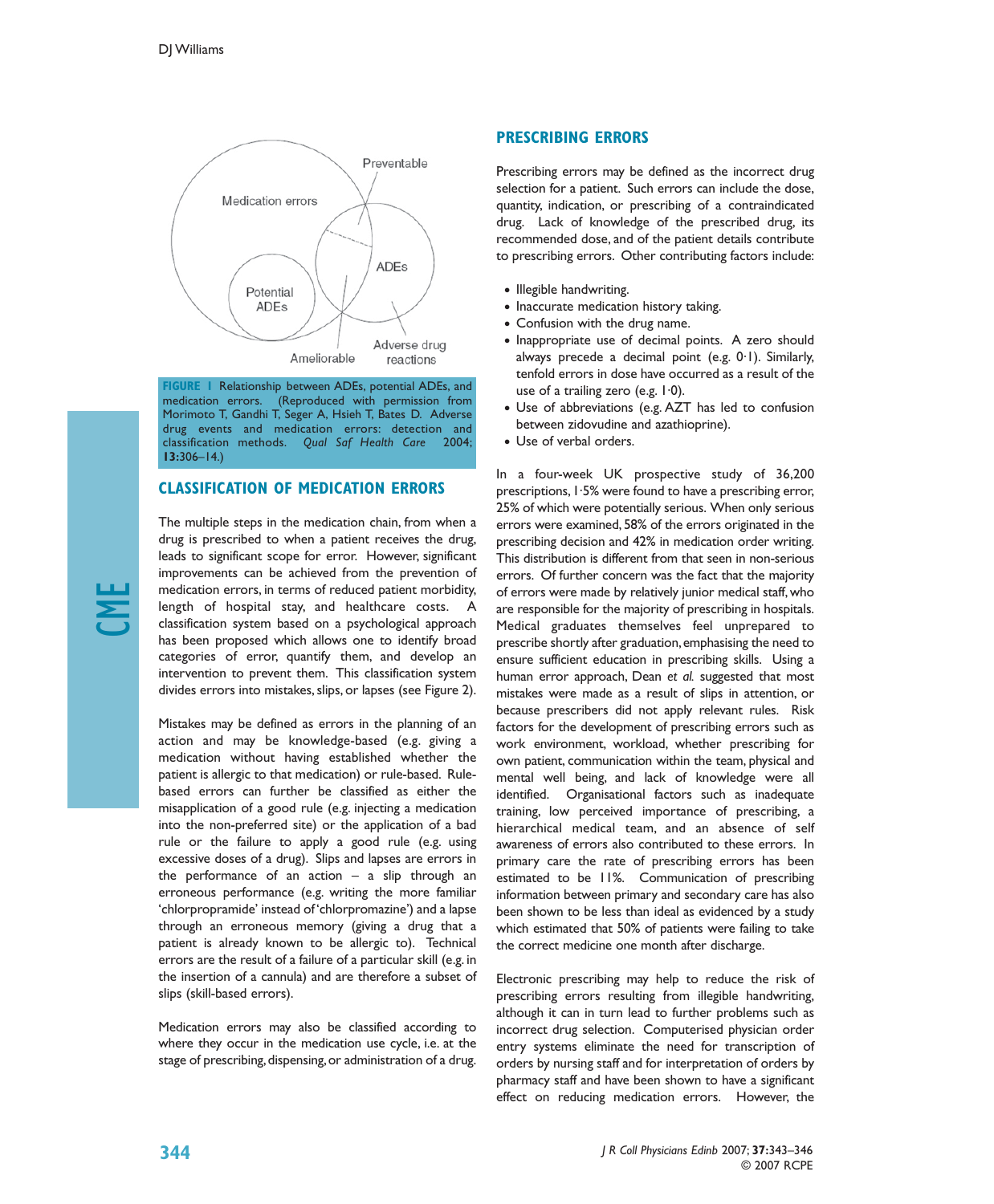

**FIGURE 2** The classification of medication errors based on a psychological approach. (Reproduced with permission from Ferner RE,Aronson J. Clarification of terminology in medication errors. Definitions and classification. *Drug Saf* 2006; **29:**1011–22.)

effects of such systems on patient outcomes remain understudied and, when studied, provide variable results.

#### **DISPENSING ERRORS**

Dispensing errors occur at any stage of the dispensing process, from the receipt of the prescription in the pharmacy to the supply of a dispensed medicine to the patient. Dispensing errors occur at a rate of 1–24 % and include selection of the wrong strength or product. This occurs primarily with drugs that have a similar name or appearance. Lasix® (frusemide) and Losec® (omeprazole) are examples of proprietary names which, when handwritten, look similar and further emphasise the need to prescribe generically. In the US, the Food and Drug Administration has insisted that the proprietary name of Losec® be changed as a result of a number of fatalities associated with this confusion. Elsewhere, the name Losec® remains. Other examples of pairs of drugs with similar names where confusion occurs include amiloride 5 mg and amlodipine 5 mg tablets. Other potential dispensing errors include wrong dose, wrong drug, or wrong patient and the use of computerised labelling has led to transposition and typing errors which are among the most common causes of dispensing error.

Approaches to reducing dispensing errors include:

- Ensuring a safe dispensing procedure.
- Separating drugs with a similar name or appearance.
- Keeping interruptions in the dispensing procedure to a minimum and maintaining the workload of the pharmacist at a safe and manageable level.
- Awareness of high risk drugs such as potassium chloride and cytotoxic agents.
- Introducing safe systematic procedures for dispensing medicines in the pharmacy.

#### **ADMINISTRATION ERRORS**

Administration errors occur when a discrepancy occurs between the drug received by the patient and the drug therapy intended by the prescriber. Drug administration has long been associated with one of the highest risk areas in nursing practice, with the 'five rights' (giving the right dose of the right drug to the right patient at the right time by the right route) being the cornerstone of nursing education. Drug administration errors largely involve errors of omission where the drug is not administered for a variety of reasons. Other types of drug administration errors include an incorrect administration technique and the administration of incorrect or expired preparations.

The intravenous route of administration is a particularly complex process during which errors frequently occur and is associated with significant risk to patients as some have died as a result of the administration of cytotoxic drugs intrathecally instead of intravenously. The result has been that the Department of Health has made this particular type of error one of its prime targets in increasing patient safety. A recent study of intravenous drug administration suggested an error rate of 50% in either the preparation of the drug or its administration. The most common type of error identified was the deliberate violation of guidelines when injecting bolus doses faster than the recommended time of 3–5 minutes. Causes of administration errors included a lack of perceived risk, poor role models, and lack of available technology. Mistakes tended to occur when drug preparation or administration involved uncommon procedures with causes including a lack of knowledge of the preparation or administration procedures and the complex design of equipment. In contrast a major error rate of 0·19% in 30,000 cytotoxic preparations has been reported, suggesting that medication error rates may be lower in situations where intravenous drugs are administered in specialised units. Whilst this rate may be interpreted as being low, if such a rate were to be extrapolated each year across a large clinical area, the numbers of patients affected would be significant.

Contributing factors to drug administration errors include a failure to check the patient's identity prior to administration and the storage of similar preparations in similar areas. Environmental factors such a noise,

CME